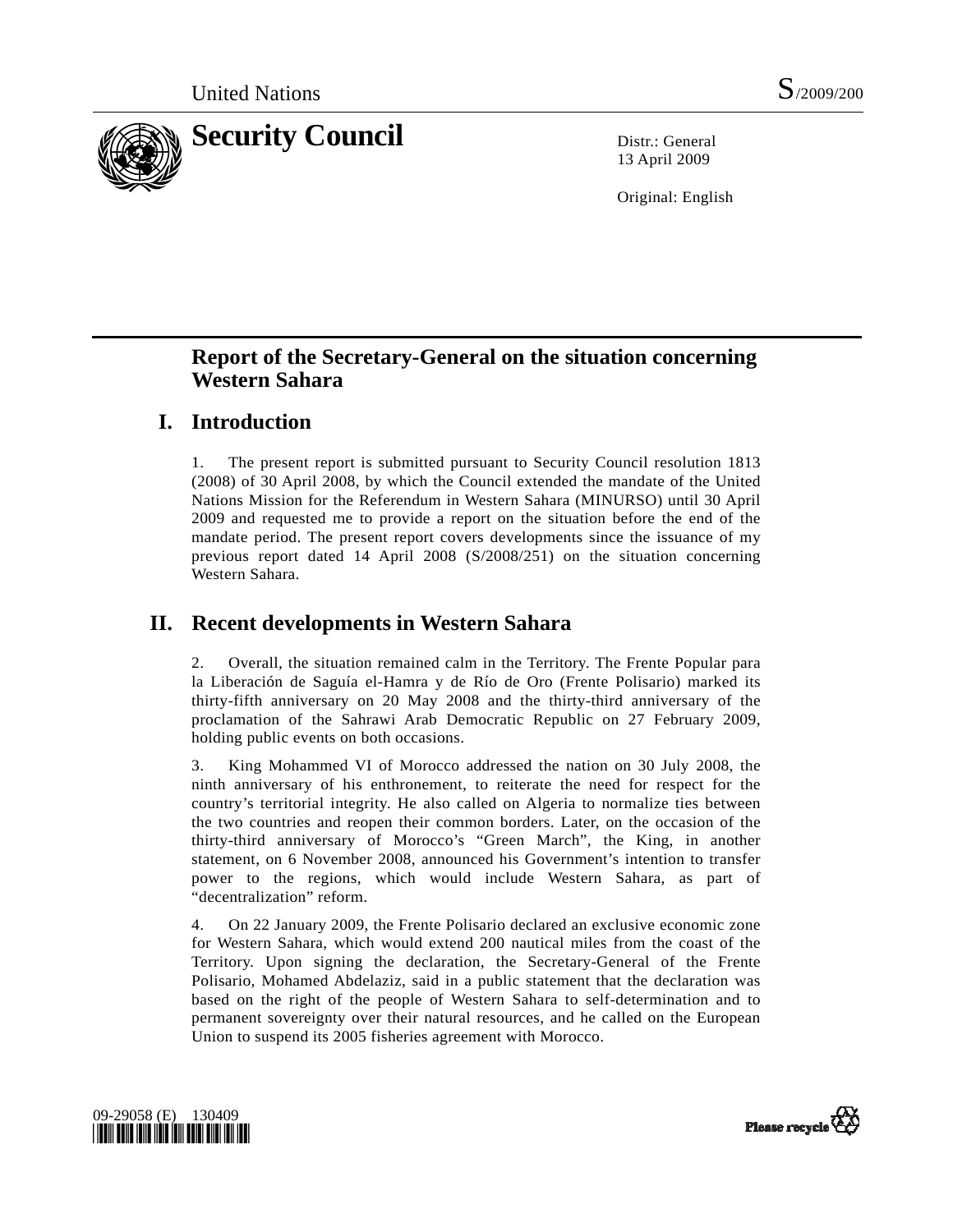5. The military coup that removed the elected President of Mauritania on 6 August 2008 was condemned by the Security Council. On 15 September, 12 Mauritanian soldiers were killed in what is suspected to have been an ambush by a group linked to Al-Qaida near Zouerate, a location in Mauritania some 140 kilometres from the nearest MINURSO team site, located in Mijek. As a result, the Mission restricted patrolling activities and further tightened security measures at all team sites east of the berm.

6. On 11 December, the European Union Commissioner for External Relations, Benita Ferrero-Waldner, met with the leader of the Frente Polisario for the first time. On 27 and 28 January 2009, a delegation of the European Parliament visited Western Sahara for the first time since 2002 to assess the situation of human rights in the Territory.

### **III. Activities of my Personal Envoy**

#### **A. Contacts with the parties and neighbouring States**

7. Further to the call by the Security Council in its resolution 1813 (2008) for the parties to continue negotiations under my auspices without preconditions and in good faith, the Secretariat held numerous discussions with the parties and other interested actors regarding a fifth round of negotiations.

8. The mandate of my Personal Envoy, Peter van Walsum, ended in August 2008. In September 2008, I met with the Minister for Foreign Affairs and Cooperation of Morocco, Taïb Fassi Fihri, and discussed with him how best to move the negotiating process forward. The Under-Secretary-General for Political Affairs, B. Lynn Pascoe, visited Morocco on 14 and 15 October 2008 for further discussions on the issue. On 4 November, I met with the Secretary-General of the Frente Polisario. At those meetings, I reiterated to the parties my commitment to pursuing the process of negotiations as mandated by the Security Council. I also emphasized the fact that future negotiations would build on the progress made in the four rounds held in Manhasset, New York, and that my new Personal Envoy would be guided by Security Council resolution 1813 (2008) and earlier resolutions. He would also take into account the progress made to date in the quest to achieve a just, durable and mutually acceptable political solution that will provide for the self-determination of the people of Western Sahara.

#### **B. Status and progress of the negotiations**

9. In January 2009, following consultations with the parties, I appointed Christopher Ross as my new Personal Envoy. Since then, Mr. Ross has held consultations with representatives of Morocco and the Frente Polisario as well as with representatives of the neighbouring countries, Algeria and Mauritania, and of other interested countries. In addition, he visited the region from 17 to 28 February for in-depth consultations on the current positions of the parties and on ways to move the process of negotiations into a more intensive and substantive phase.

10. On 19 and 20 February, my Personal Envoy met in Rabat with the Prime Minister of Morocco, Abbas El Fassi; the Minister for Foreign Affairs and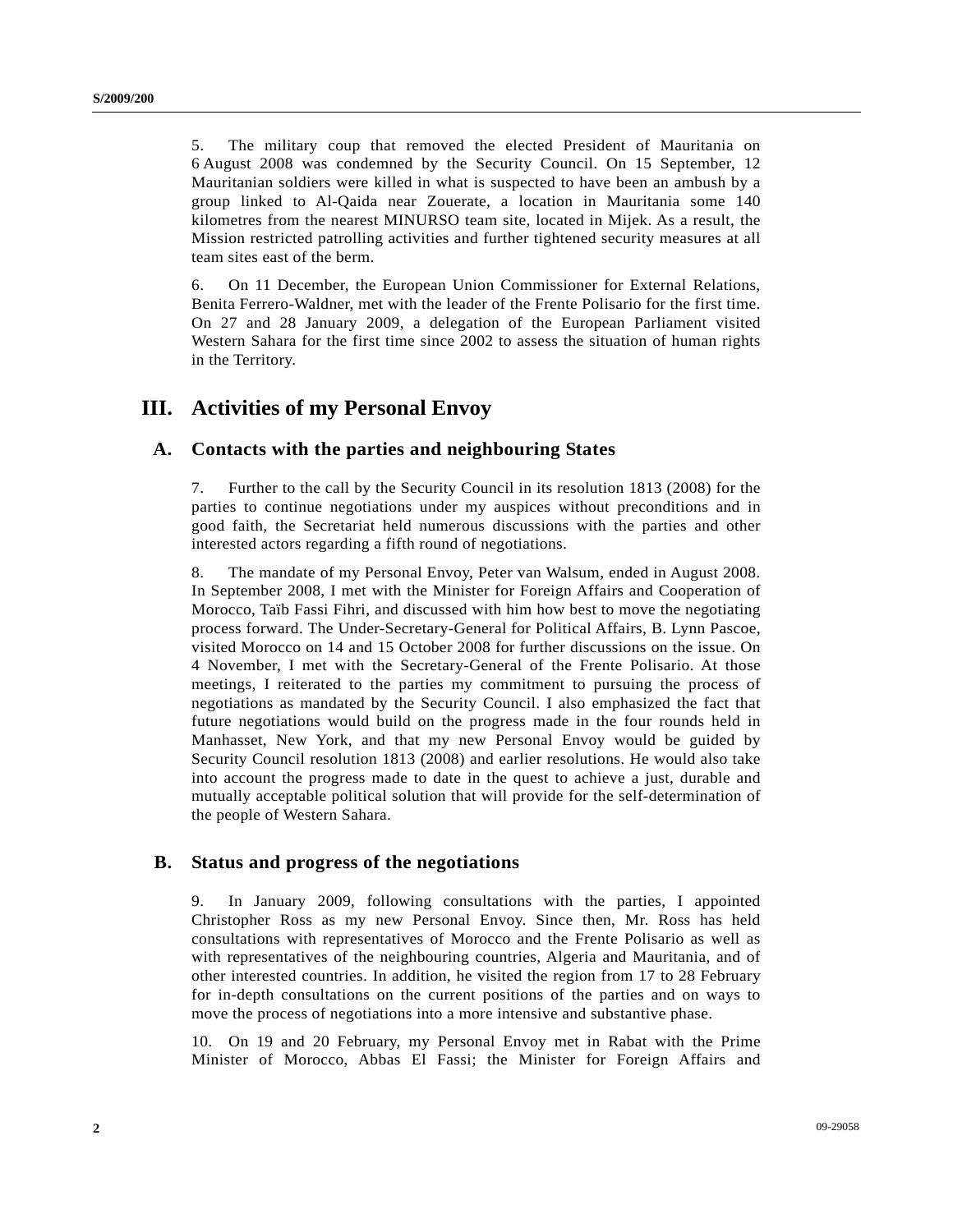Cooperation; the Minister of the Interior, Chakib Benmoussa; and other senior Government officials and political leaders. On 20 February, he met with King Mohammed VI in Fez. In the Tindouf, Algeria, area, he met on 21 and 22 February with the Secretary-General of the Frente Polisario and with the Frente Polisario Coordinator with MINURSO, M'Hamed Khadad, other senior Frente Polisario officials and tribal leaders. He also visited the Smara refugee camp and the 27 February School.

11. On 23 February 2009, my Personal Envoy met in Algeria with President Bouteflika; the Minister for Foreign Affairs, Mourad Medelci; the Minister Delegate for Maghreb and African Affairs, Abdelkader Messahel; and other senior Government officials. As he returned from the region, my Personal Envoy undertook consultations with the authorities of Spain and France in Madrid and Paris on 26 and 27 February 2009, respectively, and with those of the United States of America in Washington, D.C., on 11 and 12 March. In addition, he met with the Permanent Representative of Mauritania to the United Nations in New York on 10 March.

12. Subsequent to his exploratory visit to the region, my Personal Envoy informed me that, during meetings in Rabat, Tindouf and Algiers, all of his interlocutors confirmed their commitment to cooperating with the United Nations with a view to reaching a solution to the issue of Western Sahara as soon as possible, as a prerequisite for the stability, integration and development of the region and for the return of the Western Saharan refugees to normal life. He also informed me that the positions of the parties had not changed since the fourth round of negotiations, held at Manhasset from 16 to 18 March 2008, and remained far apart on ways to achieve a just, lasting and mutually acceptable political solution that will provide for the self-determination of the people of Western Sahara, as called for by the Security Council (see S/2008/251, para. 43).

### **IV. Activities on the ground**

#### **A. Military**

13. On 1 April 2009, the military component of MINURSO stood at 213 personnel, including administrative and medical unit officers, against the authorized strength of 230. The number of women military observers has decreased by two since my previous report (S/2008/251). MINURSO currently has three women military observers, from Croatia, Ghana and Mongolia. There are also six women officers as part of the Malaysian medical unit. I would welcome further deployments of women officers by troop-contributing countries, both for operational reasons and to improve the Mission's gender balance. During the period under review, the number of French-, Spanish-, and Arabic-speaking military observers decreased to 14, 25 and 17 currently deployed officers, respectively.

14. During the period from 1 April 2008 to 31 March 2009, MINURSO performed 8,507 ground patrols and 609 air reconnaissance patrols to visit units of the Royal Moroccan Army and the military forces of the Frente Polisario and to monitor their adherence to the military agreements. During the year, the Mission has made greater use of helicopter patrols as an effective monitoring method and intends to continue to increase the number of helicopter missions in the coming months.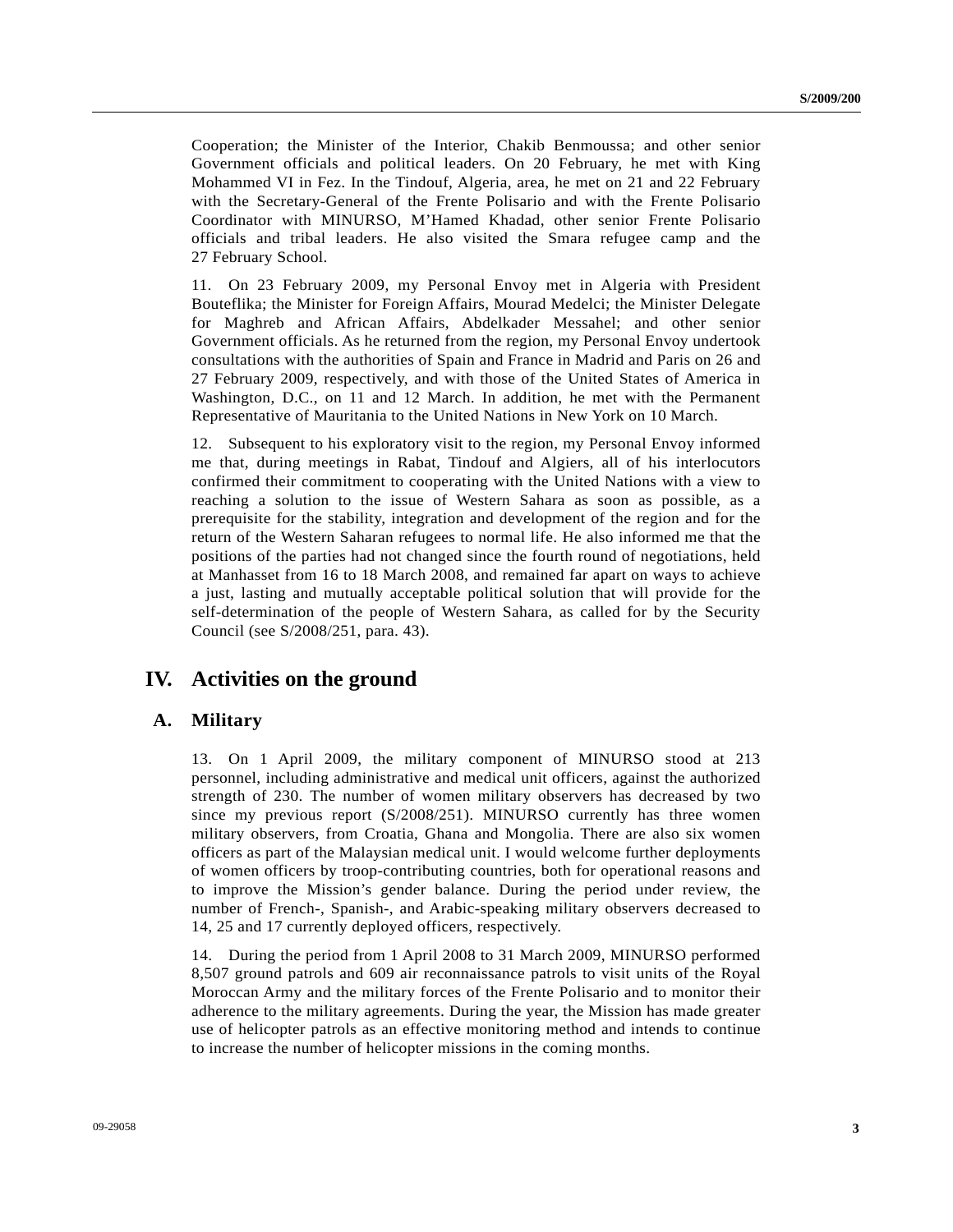15. MINURSO continued to enjoy good relations with the Royal Moroccan Army and the Frente Polisario armed forces. However, both sides continued to abstain from dealing directly with each other. All known contact between the two armed forces took the form of written communications through MINURSO.

16. Violations of military agreement No. 1 by both parties, excluding those pertaining to the freedom of movement of MINURSO military observers, decreased. MINURSO observed and recorded 11 new violations by the Royal Moroccan Army, a slight decrease compared to the 14 recorded between April 2007 and April 2008, and 7 new violations by the Frente Polisario, a significant decrease compared to the 22 recorded during the same period in 2007-2008. Violations by the Royal Moroccan Army included the construction of living accommodations as well as other administrative buildings in the Mahbas and Oum Dreyga subsectors without authorization by MINURSO, and the continuation of building works after expiry of the authorized time period without request for an extension. The movement of a Royal Moroccan Army logistics convoy on 14 November 2008 and of troops and equipment on four separate occasions in January 2009 without prior notification of MINURSO also constituted violations of military agreement No. 1. The Secretary-General of the Frente Polisario wrote to me on 30 December 2008 and 22 January 2009 to complain about the alleged reinforcement of the berm by the Royal Moroccan Army in the Mahbas and Oum Dreyga subsectors. MINURSO conducted an investigation and found those claims to be unsubstantiated. However, MINURSO observed that, in Oum Dreyga, the Royal Moroccan Army had diverted the original path of two segments of a trench totalling approximately one kilometre in length, in violation of military agreement No. 1. Finally, an incursion of Royal Moroccan Army equipment into the buffer strip on 11 February 2009 also constituted a violation.

17. Violations of military agreement No. 1 by the Frente Polisario included incursions in the buffer strip, the concentration of military forces in Tifariti on 20 May 2008 as part of the commemoration of the thirty-fifth anniversary of the Frente Polisario, and the establishment of a new observation post in the restricted area close to Agwanit, without authorization by MINURSO.

18. There has been no change in the status of long-standing violations by both sides since my previous report to the Security Council (S/2008/251).

19. Since that report, the Royal Moroccan Army has reported to MINURSO eight alleged violations of military agreement No. 1 by the Frente Polisario. One report referred to shots allegedly fired inside the buffer strip, and the remaining seven related to the presence of Frente Polisario soldiers and vehicles, also inside the buffer strip. After investigation, MINURSO confirmed one claim pertaining to the presence of military personnel in the buffer strip on 24 September 2008 in subsector Mehaires, which was recorded as a violation of military agreement No. 1. The remaining allegations could not be confirmed by MINURSO.

20. During the reporting period, the Royal Moroccan Army complained to MINURSO about 10 demonstrations held by the Frente Polisario inside the buffer strip, which is a heavily mined area, in the areas of Bir Lahlou and Mehaires. It should be recalled that military agreement No. 1 does not pertain to civilian activities and therefore does not prohibit civilians from entering the buffer strip. Morocco protested the demonstrations as being provocative to its soldiers, who are posted at the strongpoints along the berm and were allegedly subjected to stone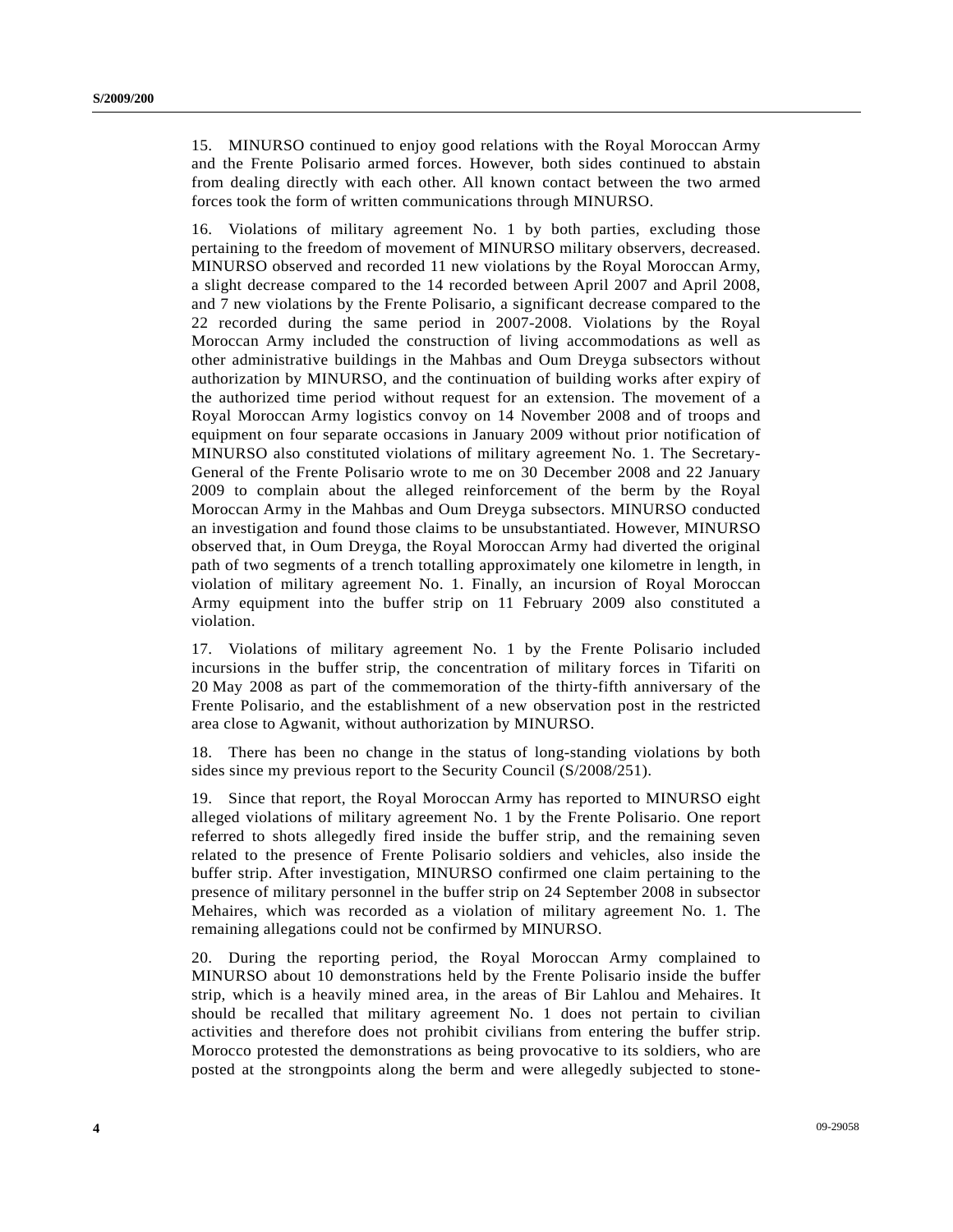throwing and insults from demonstrators. MINURSO received prior notification by the Frente Polisario of only 2 of the 10 demonstrations protested by the Moroccan authorities. In both cases, the Mission dispatched helicopter and ground patrols and observed the presence of Frente Polisario military personnel and equipment in the buffer strip, in violation of military agreement No. 1. Most of the demonstrations which generally involve small groups consisting mostly of international students and civil society representatives in support of Frente Polisario — took place without incident. However, during a demonstration by about 150 expatriate Western Saharan students near Mehaires, close to the berm, on 20 August 2008, demonstrators threw stones at a MINURSO patrol vehicle that had come to monitor the situation and at Moroccan soldiers posted at a nearby strongpoint. Members of the Frente Polisario armed forces who were present at the scene did not intervene. MINURSO formally protested the incident to the Frente Polisario.

21. Also during the reporting period, the Frente Polisario submitted to MINURSO four allegations against the Royal Moroccan Army. Two of those allegations pertained to small and heavy weapons fire near the berm, and one allegation related to the alleged entry of Royal Moroccan Army soldiers into the buffer strip, none of which MINURSO could confirm. The remaining claims related to the alleged reinforcement of the berm. As described above (see para. 16), a MINURSO investigation established that, although the Royal Moroccan Army had merely been undertaking routine maintenance of the defence line that had been approved by the Mission, military agreement No. 1 had been violated in two instances (continuation of building works after expiry of the authorized time period without request for an extension, and a diversion of the trench path of approximately one kilometre). In September 2008, the Royal Moroccan Army conducted the redeployment of approximately 1,500 to 2,000 infantry soldiers from their previous positions at the berm to new observation posts along a line running parallel to the berm some 30 kilometres to the west, reportedly as a preventive measure against the trafficking and smuggling of goods and people. In December 2008, those same troops were redeployed from the 30-kilometre location to new positions 15 kilometres west of the berm, allegedly to facilitate logistical supply and to restore pastures and water to herdsmen in the areas of the initial deployment.

22. MINURSO approved several requests by the Royal Moroccan Army for the construction of new military buildings to include butcheries, cold-storage rooms and generator houses for battalions and units of equivalent size. MINURSO was also notified by the Frente Polisario of the construction of new living accommodation units in Tifariti aimed at improving the living conditions of their soldiers.

23. Over the past year, the parties have imposed significantly fewer restrictions on the freedom of movement of MINURSO military observers as per military agreement No. 1. The Royal Moroccan Army committed 75 freedom-of-movement violations over the past year, between April 2008 and March 2009, compared with 563 during the period from April 2007 to March 2008. They were committed by company-level commanders in subsectors Guelta Zemmur, Oum Dreyga and Baggari, who denied military observers access to command posts in the strongpoints. In December 2008, MINURSO met with the sector commanders of the Royal Moroccan Army to reiterate their obligation under military agreement No. 1 to grant freedom of movement to military observers. Since 1 January 2009, MINURSO has recorded no new freedom-of-movement violations by the Royal Moroccan Army. During the past year, the Frente Polisario committed two freedom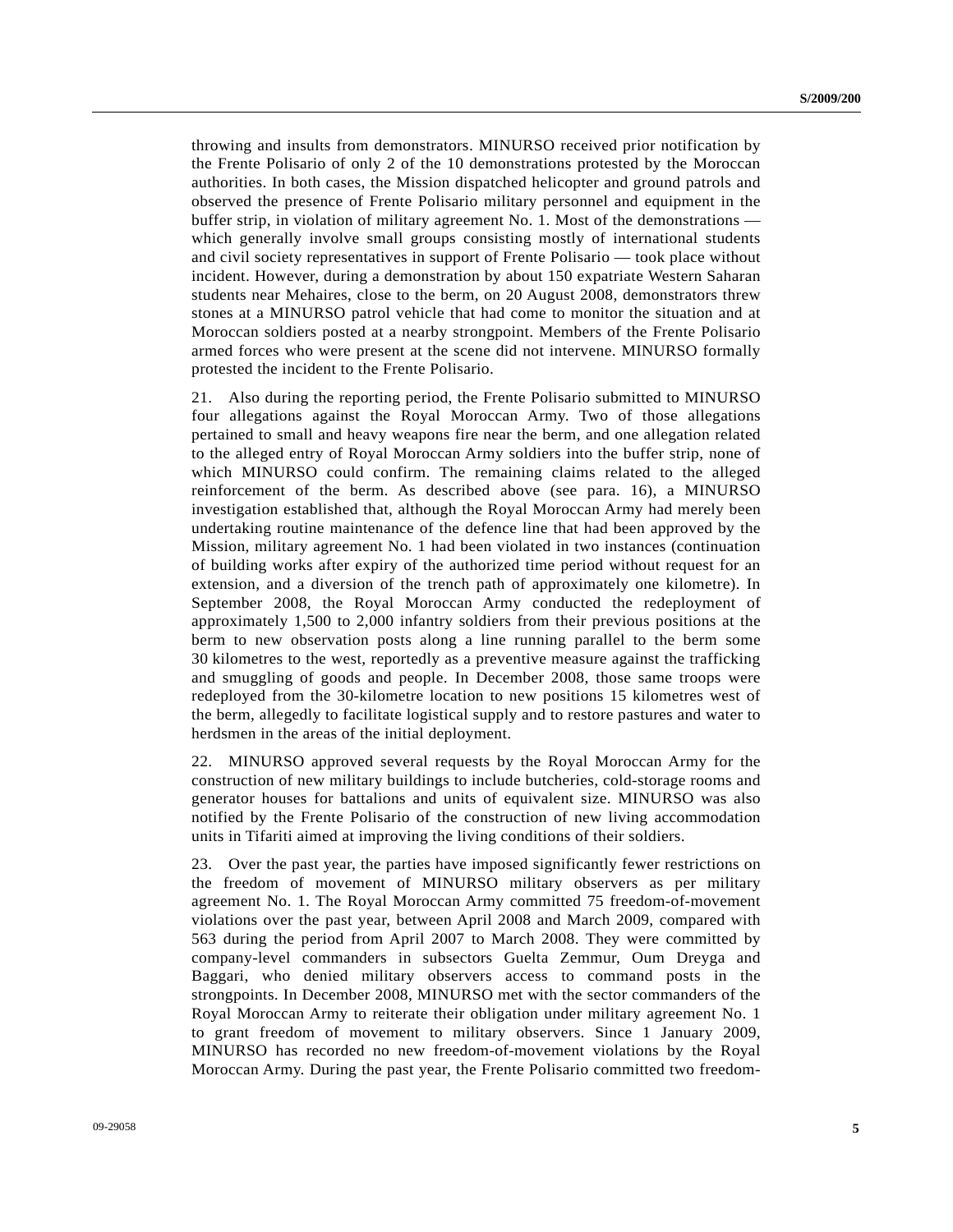of-movement violations, compared with 187 in the period from April 2007 to March 2008. I welcome this positive trend, and I urge both parties to pursue their commitment to ensuring that the freedom of movement of MINURSO military observers is guaranteed, in compliance with paragraph 4 of military agreement No. 1.

24. Since my previous report to the Council, the Geographic Information System cell in MINURSO has been working with the Joint Mission Analysis Center to maintain a geo-database of all military units and assets and continues to produce operational and thematic maps for the use of military and civilian personnel. With a view to increasing the operational effectiveness of military observers deployed at the team sites, the cell is currently preparing 1:100,000 scale military operations maps.

25. All nine MINURSO team sites have VHF, satellite telephone and VSAT communications. There is an ongoing programme to improve VHF communications through the construction of new antenna towers or the relocation of antennas to higher grounds. Two sites have been completed to date; the remaining sites are to be completed by the end of 2009.

26. MINURSO continued to produce locust-monitoring reports compiled by the team sites at the rate of once a week from October to April (rainy season) and once a month from April to October (dry season). A total of 21 reports were sent to the Food and Agriculture Organization of the United Nations for global monitoring purposes during the period under review.

#### **B. Mine action**

27. Since my previous report, MINURSO has continued to expand its activities with the parties regarding military agreements Nos. 2 and 3. Joint mine-action efforts aimed at diminishing the threat posed by mines and unexploded ordnance have greatly improved the quality and scope of data collection regarding contamination by explosive remnants of war. Continued improvements to the level of safety and security of United Nations personnel working in contaminated areas were also achieved through the use of new data, more extensive safety training, revised procedures for emergency response, and, notably, the addition of a rapidresponse capacity for MINURSO to deal with mine accidents east of the berm.

28. Unfortunately, the reporting period also saw an increase in the number of mine accidents involving the local population, according to reports (not all of which could be verified by United Nations military observers) received by the MINURSO Mine Action Coordination Centre from a variety of sources. A total of 18 accidents occurred in 2008 (12 on the west side of the berm and six on the east side), which constitutes an increase from the eight accidents previously reported in 2007 (S/2008/251, para. 27). While the increase was likely due in part to better and more intensive accident-information collection, heavy rains during the beginning of the year were also a key factor in creating a spike in the number of accidents related to mines and unexploded ordnance. Notably, while three accidents were reported for January and February 2008 (S/2008/251, para. 27), that number increased to eight during the first two months of 2009.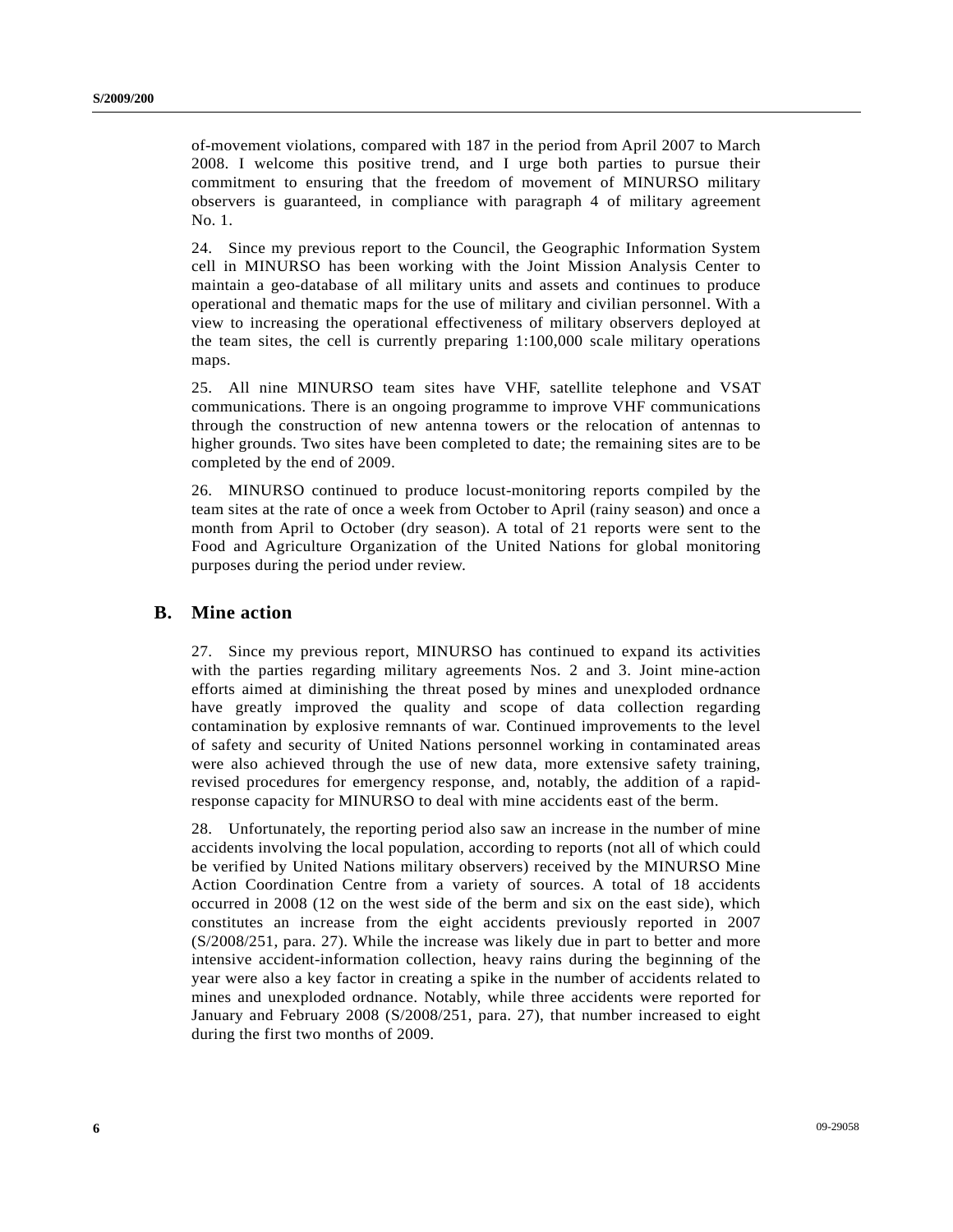29. During the period, MINURSO continued to build on the progress achieved in the area of information management with the Geneva International Centre for Humanitarian Demining. The Information Management System for Mine Action has been provided to the Royal Moroccan Army and the international non-governmental organization Landmine Action. This development will allow for continued improvement in terms of speed and efficiency in the process of recording data on hazardous areas and demining operations.

30. The Royal Moroccan Army continued its efforts to destroy mines, unexploded ordnance and expired ammunition in response to requests for clearance by the United Nations and from the local population, in addition to its ongoing demining efforts (see S/2008/251, para. 28). The Royal Moroccan Army reported that its demining units had processed 420 square kilometres of areas suspected to be hazardous between 1 May 2008 and 28 February 2009. MINURSO monitored the destruction by the Army of 70 anti-personnel mines, 62 anti-tank mines and 1,644 pieces of large-calibre unexploded ordnance, as well as of 1,500 mines and close to 10,000 items of other explosive ordnance from stockpiles.

31. I am pleased to note that Landmine Action, in cooperation with the Frente Polisario, achieved a milestone during the reporting period with the completion of data collection for a survey of contaminated areas east of the berm (excluding the buffer strip). The survey found a total of 199 dangerous areas, along with 412 spots contaminated by unexploded ordnance. The data will be analysed and form the basis of a report that will enhance the efficiency of clearance efforts in those areas. None of the mined areas east of the berm have been fenced or marked to date; however, a marking and fencing initiative is planned for 2009-2010, if resources are available. Given the difficulty of providing mine-risk education to nomadic populations, this factor alone would greatly enhance the safety of the local population.

32. Between May 2008 and the end of February 2009, Landmine Action cleared more than 2,500,000 square metres of high-priority areas. The majority of the land cleared had been contaminated by cluster munitions. A total of 243 items of explosive ordnance and one mine were also destroyed during the period.

#### **C. Prisoners of war, other detainees and persons unaccounted for**

33. The International Committee of the Red Cross continued to work with the parties and families concerned in pursuing the question of persons still unaccounted for in relation to the conflict.

#### **D. Assistance to Western Saharan refugees**

34. The Office of the United Nations High Commissioner for Refugees (UNHCR) and the World Food Programme (WFP) continued to provide assistance and protection to the Western Saharan refugees in the camps near Tindouf, in partnership with the World Health Organization, the European Commission Humanitarian Office (ECHO), the Spanish Agency for International Cooperation for Development and several international and local non-governmental organizations.

35. The provision by WFP of 125,000 monthly general feeding rations to Western Saharan refugees continued throughout the reporting period, along with school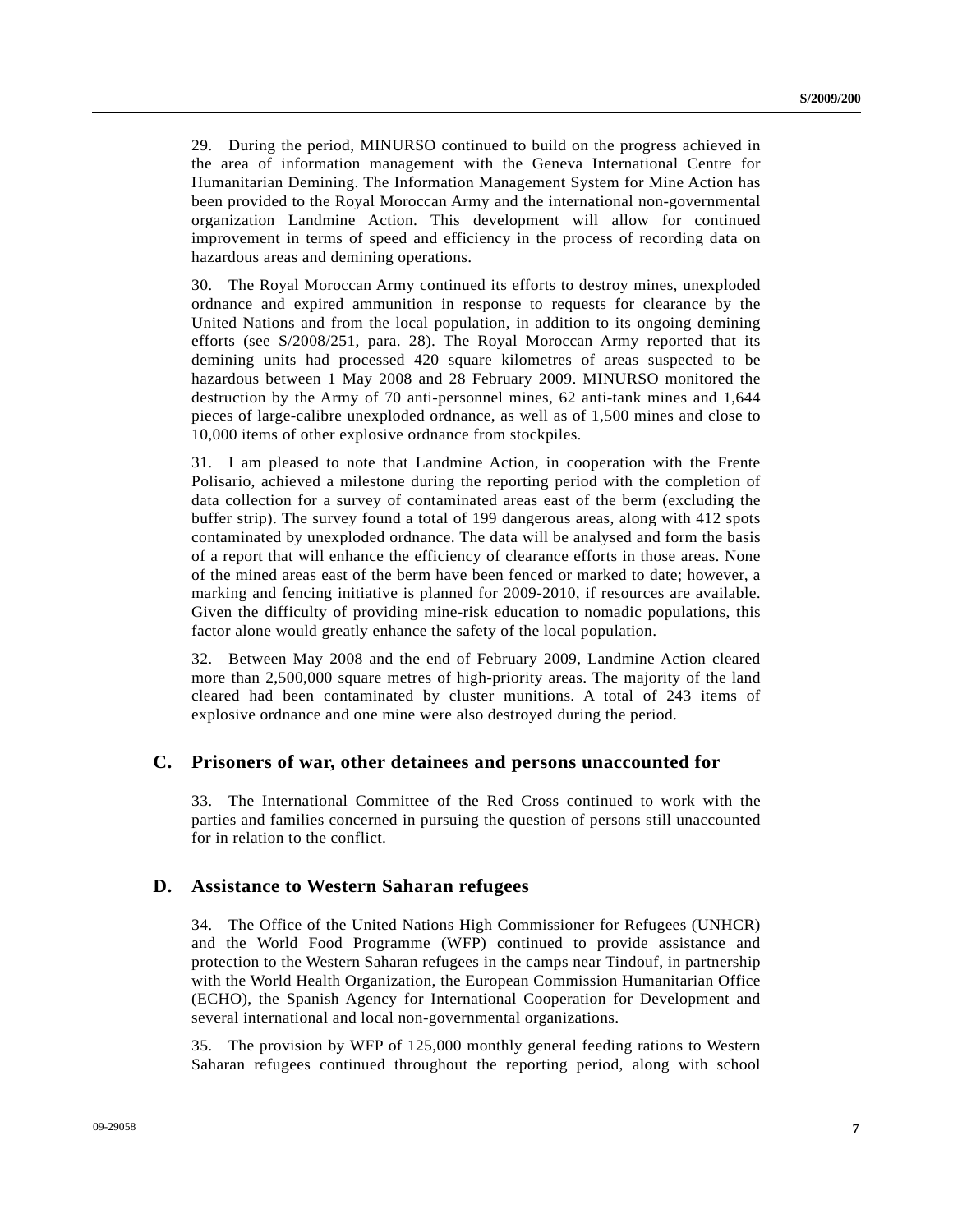feeding and supplementary feeding for malnourished children under five years old and for pregnant women and nursing mothers. Overall, WFP distributed 24,896 tons from January 2008 through January 2009, with food commodities required for the remaining period up to the end of April already in stock in warehouses in Rabouni, Algeria. Since my previous report, the basic food basket has been diversified to include barley and rice, and a wheat and soy blend was replaced with a corn and soy blend to better meet the nutritional needs of the refugee population. WFP concluded a bilateral agreement with the Government of Spain to purchase gofio (toasted corn meal), a staple food for the Western Saharan people, which will be distributed to the refugees beginning in April 2009 in addition to the regular food basket. Finally, UNHCR also provided complementary foods, including 64 tons of tea and 27 tons of yeast, and, together with the Government of Algeria, cooking gas for the refugees.

36. Despite those efforts, a nutrition assessment study conducted in May 2008 by WFP and Médicos del Mundo, a Spanish non-governmental organization, revealed that malnutrition remained a major problem in the camps. Following an inter-agency initiative to develop a nutrition strategy, WFP and UNHCR launched a joint mission aimed at enhancing the impact of their nutrition interventions.

37. In the water and sanitation sector, UNHCR is working with a Spanish non-governmental organization, Solidaridad Internacional Andalucía, as the implementing partner responsible for the construction and maintenance of a water supply system in each of the four camps. To date, a project putting in place a network of water connections, which was initiated in 2007 as a pilot scheme in one section of Awsard camp, was successfully expanded in 2008 to cover the entire camp. There are plans to initiate the same system in Smara camp in 2009, with continuing funding from ECHO.

38. UNHCR continued to support the education sector through the provision of a large number of schoolbooks, sports clothing and uniforms for schoolchildren and teachers, beds, mattresses and blankets for the camps' boarding school, and kitchen equipment. A pilot project was initiated in Dakhla camp to provide incentives to motivate and retain skilled educators and teachers. Support for vocational training continued with a particular focus on women, young people and handicapped persons. UNHCR also supported the training of law professionals by providing equipment and conducting seminars for lawyers and judges.

39. Finally, UNHCR worked with international non-governmental organizations to support a nursing school by conducting training for nurses, chief nurses and midwives. Medical teaching material, consumables and laboratory equipment were also provided, with a view to supporting the education and training of medical personnel. In 2008, UNHCR also helped to build and equip a maternity unit and upgrade sanitary facilities at the hospital in Rabouni camp.

### **E. Confidence-building measures**

40. UNHCR, with logistical support from MINURSO, continued to implement its programme of confidence-building measures in close cooperation with the authorities of the Frente Polisario and Morocco.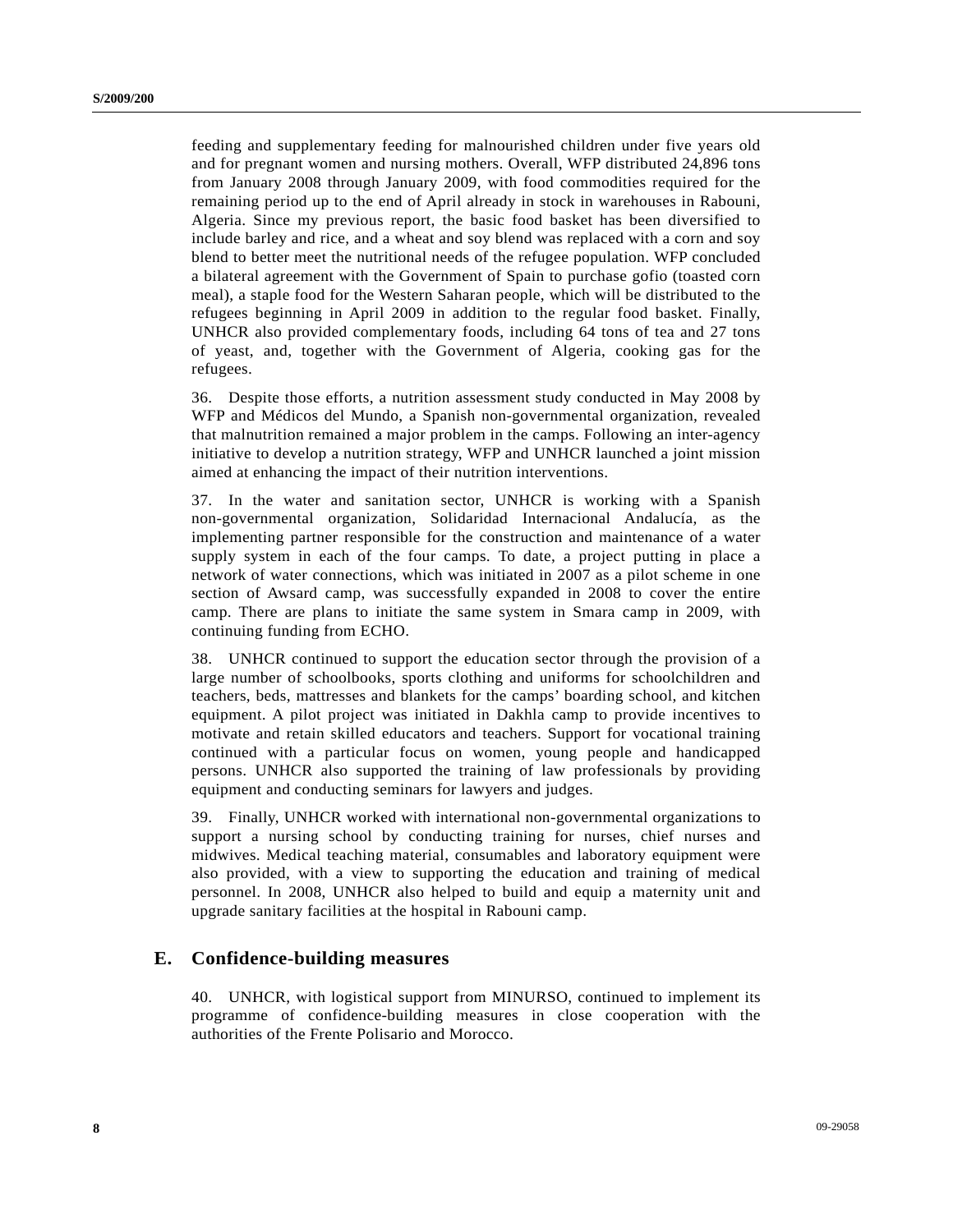41. Exchanges of family visits continued unabated thanks to the efforts of UNHCR and MINURSO and good cooperation by the parties concerned. Between April 2008 and March 2009, 36 round-trip family visits were conducted; and 1,114 persons travelled to the refugee camps near Tindouf, while 1,088 travelled to cities in the Territory west of the berm. Following a new round of registrations, the number of Western Saharans both from within the Territory and from the refugee camps near Tindouf who applied to participate in the programme rose to 41,134. Since the beginning of the programme, in November 2004, some 7,858 persons, mostly women, children and elderly persons, have participated in the family visits.

42. Free-of-charge telephone service between the refugees in the Tindouf camps and their family members in the Territory continued to be provided through telephone centres in four refugee camps. Between January 2004, when the service was launched, and March 2009, more than 105,705 telephone calls were made, of which 60 per cent were placed by women. UNHCR is also pursuing the establishment of a telephone centre in the remote refugee camp of Dakhla, southwest of Tindouf.

43. Following the talks held between the representatives of Morocco and the Frente Polisario in Manhasset in March 2008, and pursuant to Security Council resolution 1813 (2008), UNHCR embarked on a process of negotiations with the concerned parties with a view to expanding the family visits through land transportation. To that end, UNHCR is seeking the agreement of the Frente Polisario and Morocco, as well as of the Government of Algeria, on road transportation modalities.

44. UNHCR is also considering the introduction of additional activities, including joint summer camps for children from the Territory and the refugee camps, as well as the exchange of family visits on special social occasions, such as weddings, funerals and hajj. UNHCR has made several proposals to the parties and kept the donor community involved. The proposal to expand the programme of confidence-building measures comes in response to the frustration expressed by the beneficiaries with regard to the relatively limited capacity of the present programme.

45. MINURSO continued to support, on a reimbursement basis, the implementation of the programme of confidence-building measures. MINURSO provided aircraft, personnel and ground transportation for the programme. United Nations police officers facilitated airport procedures at arrival and departure points and accompanied UNHCR staff on their visits to beneficiaries. In addition, a doctor or a nurse from the Malaysian medical unit of MINURSO accompanied each flight. MINURSO also continued to provide logistical, security and administrative support to UNHCR.

46. The successful implementation of the confidence-building measures depends on the support of donors, but funding is unpredictable, despite repeated calls by the Security Council. Without donor commitment and financial support, UNHCR will not be able to maintain or expand the confidence-building measures, as required.

#### **F. Irregular migrants**

47. At the time of my previous report to the Council, six irregular migrants remained in the Territory under the care of the Frente Polisario in Bir Lahlou. Of the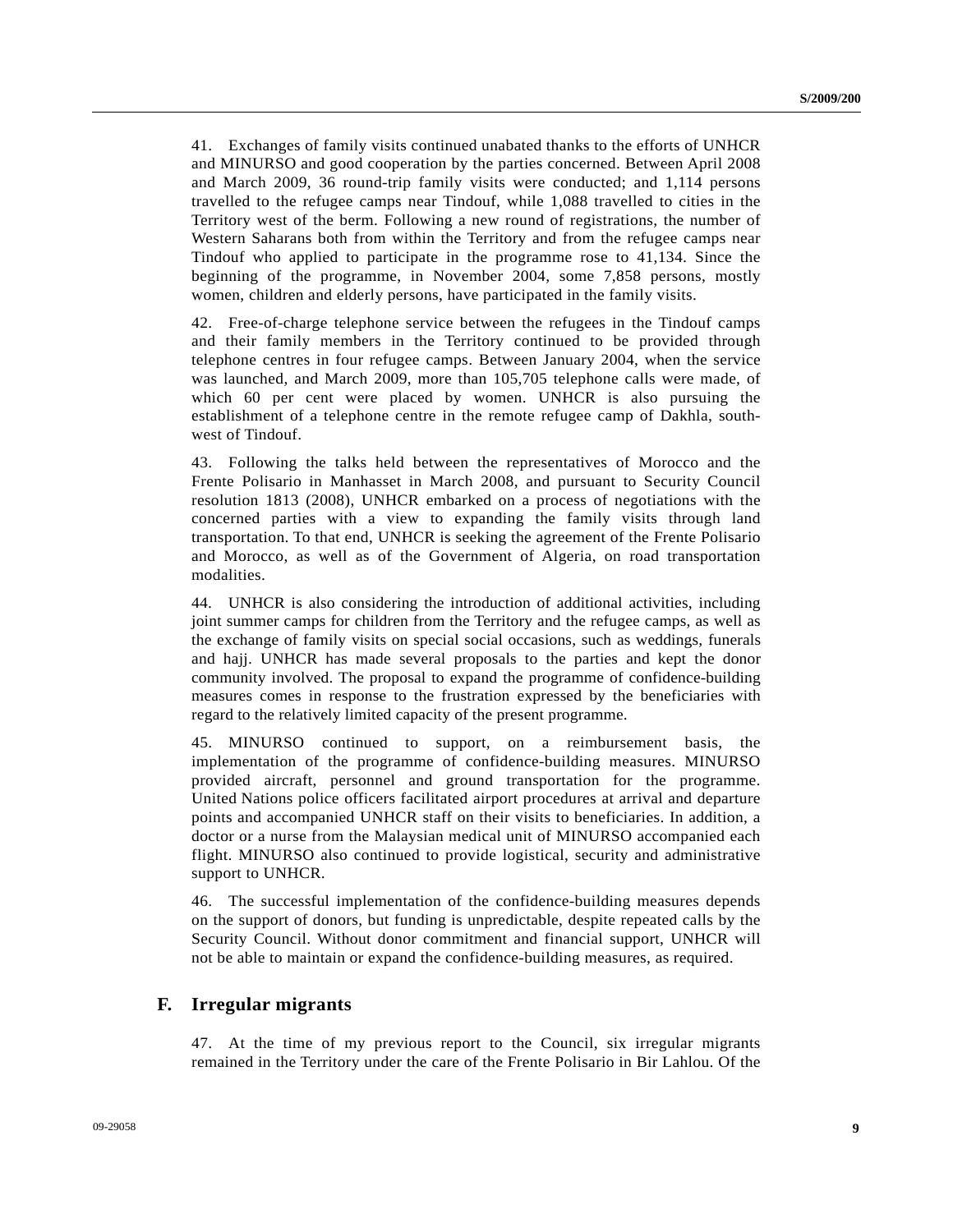six, five (four from Ghana and one from Burkina Faso) agreed to be voluntarily repatriated to their country of origin and were handed over to the International Organization for Migration on 7 August 2008. The last migrant, from Nigeria, remains in Bir Lahlou.

### **G. Human rights**

48. The United Nations has no staff on the ground dedicated to monitoring respect for human rights in the Territory or in the refugee camps near Tindouf, since MINURSO does not have a specific human rights mandate and the Office of the United Nations High Commissioner for Human Rights has no presence in the Territory or in the refugee camps near Tindouf. Nonetheless, the United Nations recognizes its duty to uphold human rights standards in all its operations, including those relating to Western Sahara. Both parties to the conflict often accuse each other, in communications with the United Nations or in the media, of human rights violations.

49. During the period under review, the Secretary-General of the Frente Polisario wrote me on a number of occasions to express concern about alleged violations of the human rights of Western Saharans in the Territory, including the use of disproportionate force by the Moroccan police to disperse peaceful demonstrators, forcible searches of private residences, unlawful detentions, and the mistreatment and abuse of detainees. He also reported attacks against Western Saharans by a group of Moroccan individuals in Einterft, 65 kilometres north of Dakhla, on 21 July 2008, when several Western Saharans were allegedly wounded and Western Saharan-owned property destroyed.

50. The Permanent Representative of Morocco to the United Nations also wrote to me during the period under review to raise the issue of an alleged diplomatic and media campaign being waged by the Frente Polisario and Algeria for the purpose of providing a distorted picture of the situation of human rights in Western Sahara. On several occasions, in meetings with senior United Nations officials, Moroccan interlocutors expressed concern over the humanitarian situation in the Tindouf camps, the living conditions of the refugees and alleged violations of their human rights.

51. On 21 September 2008, Moroccan media outlets reported incidents in Smara involving unruly conduct by some youths and the hurling by unknown assailants of handmade explosives at the vehicle of the local Moroccan judicial police chief. The incidents were said to have led to police operations in the area aimed at finding and apprehending suspects. Two days later, Frente Polisario-affiliated media claimed that Moroccan security forces had injured and detained several Western Saharan protesters during a peaceful demonstration.

52. On 29 and 30 October 2008, the Consultative Council on Human Rights of the Government of Morocco held a public meeting in Laayoune with the Royal Advisory Council for Saharan Affairs and a number of Moroccan and local non-governmental organizations to discuss the situation of human rights in Western Sahara. As part of its conclusions, the meeting reviewed the progress made in the area of human rights and public freedoms and highlighted the need to enhance efforts to ensure better protection and promotion of human rights, with particular safeguards for union and political freedoms.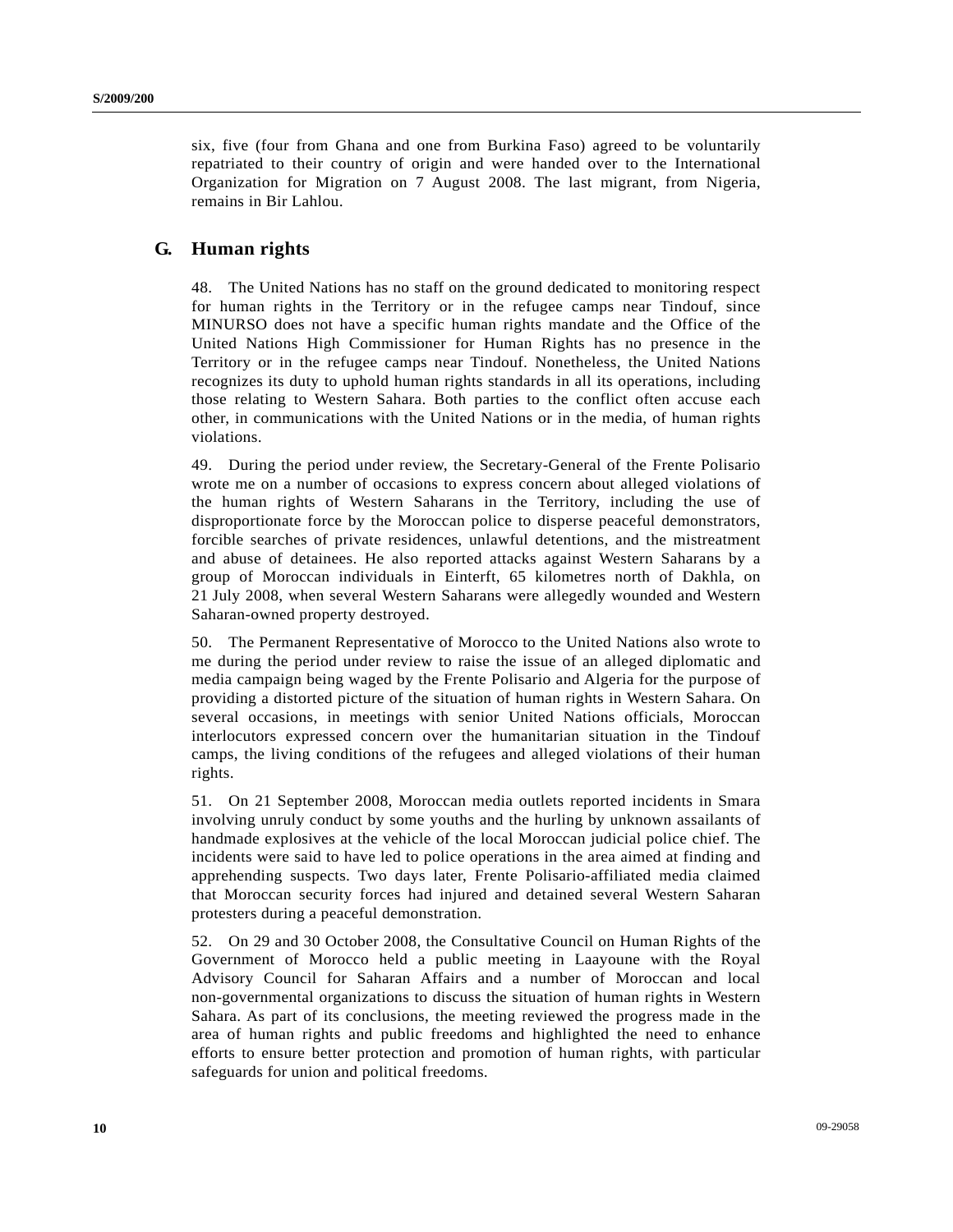53. A European Parliament mission visited Laayoune on 27 and 28 January 2009 to review the human rights situation in the Territory. This followed a 2006 European Parliament delegation visit to the refugee camps in Tindouf. The most recent mission, which met with a broad spectrum of representatives of human rights organizations in Laayoune, was composed of members of an ad hoc delegation for Western Sahara and of a delegation for relations with the countries of the Maghreb.

#### **H. Administration of the Mission and security measures**

54. Security work to bring the Mission into compliance with the United Nations minimum operating security standards is ongoing. All nine MINURSO team sites were equipped with perimeter defence walls, observation towers, security lighting, entrance barriers and gates. Further to the reported arrest by Moroccan authorities in Laayoune of the members of an alleged terrorist cell suspected of targeting MINURSO early in September 2008, the Mission, in liaison with the local authorities, undertook a series of measures to enhance the security of MINURSO staff and premises.

55. Facility and infrastructure improvements continued, both at the team sites and at Mission headquarters in Laayoune, with the support of the local authorities. In addition to the installation of water-treatment plants at selected team sites, the Mission is examining the feasibility of installing water bores at all team sites. Since my previous report, the Mission's efforts for the rehabilitation of desert airfields at team sites has been ongoing, thanks to the provision of engineering capability by the Royal Moroccan Army. Finally, the Mission launched an environmental protection programme in line with my efforts towards "greening the United Nations".

#### **I. Conduct and discipline issues**

56. Conduct and discipline continues to be a high priority for the Mission. Although the total number of new cases uploaded in the misconduct tracking system during the reporting period was no more than 27, Mission leadership remained vigilant and continued to pursue prevention efforts.

57. As noted in paragraph 61 of my previous report (S/2008/251), a board of inquiry was convened to investigate the vandalism of prehistoric rock art in Western Sahara, principally in the locality of Devil Mountain (Rekeiz), near Agwanit, and also in the caves located near Tifariti. The board recommended that measures be taken to prevent any further damage, including signage calling for the respect of all archaeological sites. Appropriate disciplinary action was taken against two MINURSO military observers because of their responsibility in connection with the vandalism. The Mission is working on plans to restore the defaced sites.

### **V. African Union**

58. The observer delegation of the African Union to MINURSO, led by its Senior Representative, Yilma Tadesse (Ethiopia), continued to provide support and cooperation to the Mission during the period under review. I wish to reiterate my appreciation to the African Union for its contribution.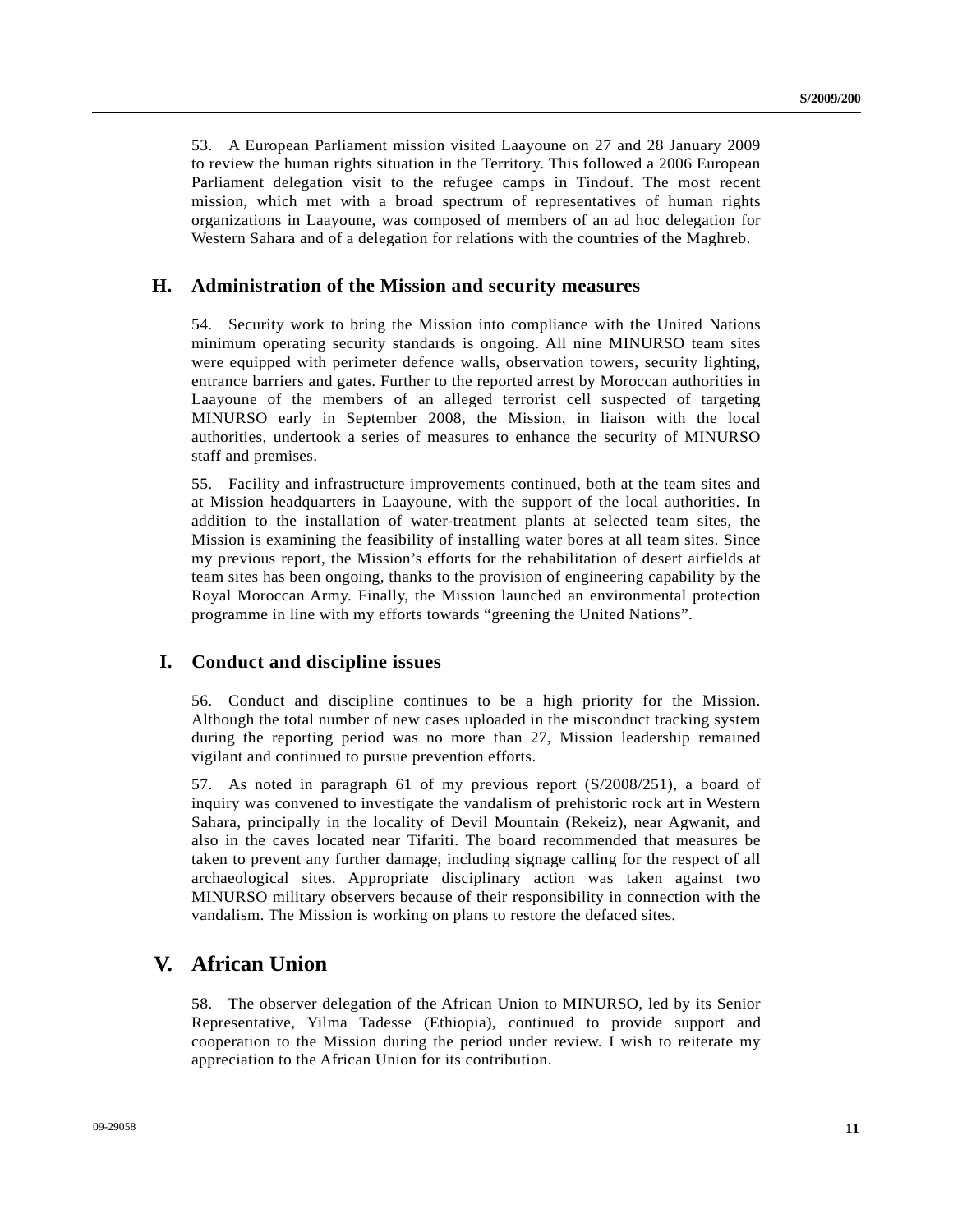## **VI. Financial aspects**

59. The General Assembly, by its resolution 62/268, appropriated the amount of \$45.6 million for the maintenance of MINURSO for the period from 1 July 2008 to 30 June 2009. Therefore, should the Security Council approve my recommendation set out in paragraph 67 of the present report with respect to the extension of the mandate of MINURSO, the cost for the maintenance of the Mission during the extension period will be limited to resources approved by the General Assembly.

60. As at 31 December 2008, unpaid assessed contributions to the special account for MINURSO amounted to \$54.2 million. As a result of the outstanding assessed contributions, the Organization has not been in a position since April 2002 to reimburse the Governments providing troops for troop costs in the amount of \$2.5 million. The total outstanding assessed contributions for all peace keeping operations at 31 December 2008 amounted to \$2,884.2 million.

## **VII. Observations and recommendations**

61. **I welcome the parties' commitment to continuing the process of negotiations as stated in the final communiqué issued at their fourth round of talks, held in March 2008 in Manhasset, a position which was reiterated in the meetings held with my Personal Envoy during his visit to the region in February 2009. As it would appear from the consultations held thus far that little has changed since the last round of negotiations to facilitate a positive outcome for a fifth round, careful preparation is needed. In this light, my Personal Envoy has suggested to the parties that one or more small, informal preparatory meetings be held. The parties have indicated their agreement with this approach.** 

62. **On the basis of the four rounds of talks held under the auspices of the United Nations in 2007 and 2008, and taking into account the latest consultations held by my Personal Envoy, I recommend that the Security Council reiterate its call upon the parties, Morocco and the Frente Polisario, to negotiate in good faith, without any preconditions, and to show political will to enter into substantive discussions and ensure the success of the negotiations. My Personal Envoy is available to brief the parties as well as the Security Council on his assessment of the way forward.**

63. **I welcome the efforts of the parties to clear the Territory of mines and unexploded ordnance, and I am pleased with the notable humanitarian mine action progress achieved during this period. I commend the Royal Moroccan Army for its efforts in the destruction of hazardous explosive ordnance and highlight its request for more resources, such as mechanical and detection equipment, in order to increase the pace and efficiency of its clearance work. I call upon donor countries to support the parties in order to take advantage of the progress and investments made to date. I note with satisfaction the increased cooperation and sharing of information between the Mission and the Royal Moroccan Army and the work being done by Landmine Action east of the berm. Those activities have proved to be valuable and relatively inexpensive multipliers in terms of the security and effectiveness of the Mission and have a**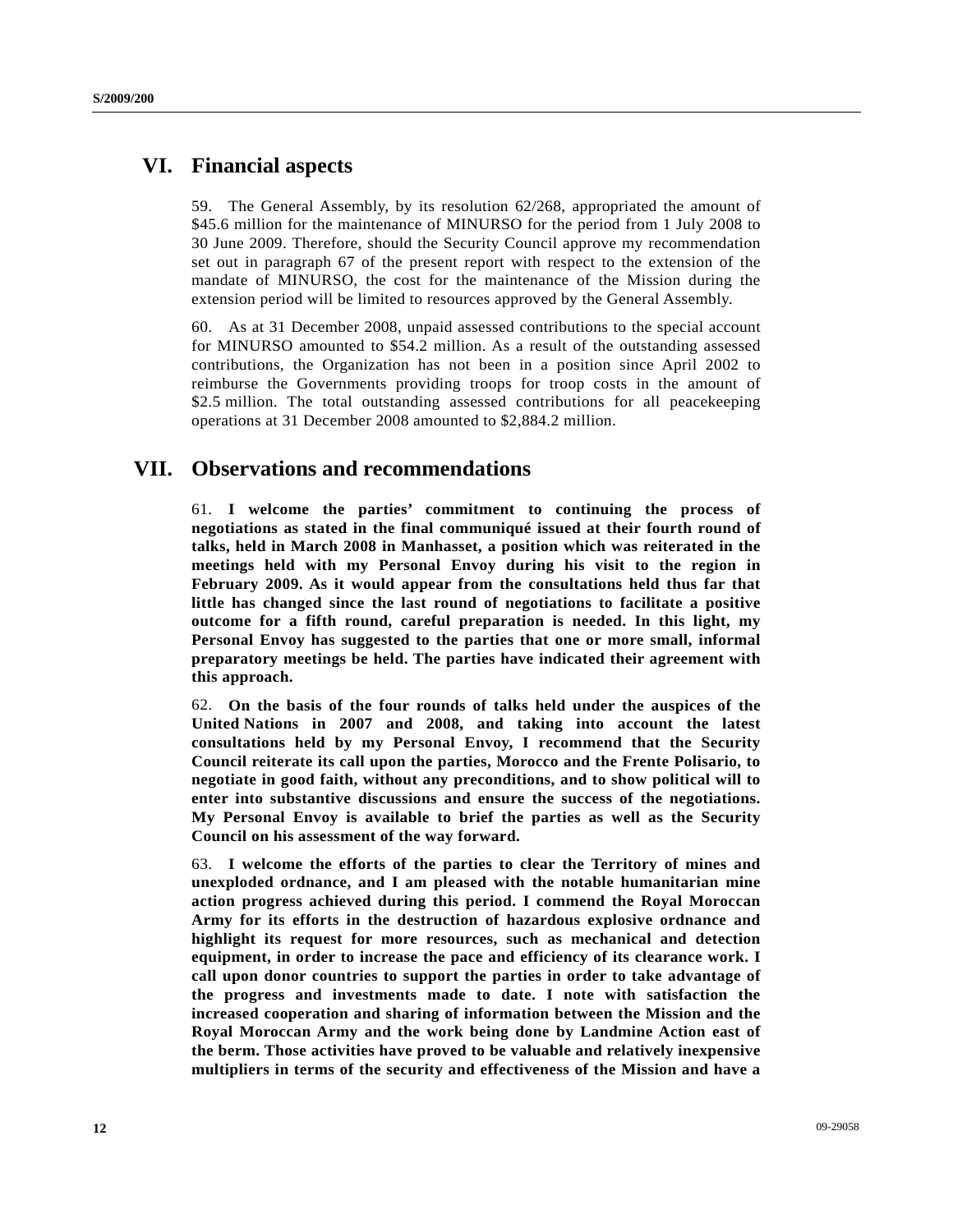**direct, positive effect on the safety of United Nations personnel. I encourage the parties to continue to work with MINURSO to establish direct cooperation and communication through a joint military verification commission and other forums so as to facilitate their work on mine clearance and other issues of common interest. In order to ensure that this valuable work can continue, as well as the provision by Landmine Action of an emergency capacity for mineaccident response east of the berm, additional support for the United Nations mine action effort in Western Sahara will be required. I would like also to highlight the contributions of Norway to the progress achieved to date.**

64. **I am pleased to note that during the reporting period there was a decrease in the number of reports of restrictions by the parties on the freedom of movement of MINURSO military observers. Nevertheless, I remain concerned that restrictions have continued on the movement of United Nations military observers seeking to visit the parties' units, headquarters and strongpoints in some specific areas. It is the responsibility of the parties to ensure that violations are not committed by their military forces, and I would encourage the parties to adhere fully to the provisions of the military agreements and to extend their full cooperation to MINURSO.**

65. **The human dimension of the conflict, including the plight of the Western Saharan refugees, is a continuing concern. In that context, I am pleased that the exchanges of family visits between the Territory and the refugee camps in the Tindouf area continued without interruption during the reporting period. Further to the parties' agreements on the expansion of the programme to include visits by ground transportation (S/2008/251, para. 43), I look forward to progress on the determination of the modalities for the land crossings, as this would enable the participation of a significantly higher number of Western Saharans in the programme. I also urge the parties to continue to work with UNHCR and MINURSO to explore the possibility of expanding the programme to include new activities. I am concerned, however, that this valuable humanitarian confidence-building measure is at risk and may have to be suspended if additional financial support is not forthcoming, and I strongly urge the donor community to contribute funds so that it can continue and expand during 2009 and beyond, as needed.**

66. **I would like to reiterate that the United Nations remains committed to upholding international human rights standards, and I repeat my call to the parties to remain engaged in continuous and constructive dialogue with the Office of the United Nations High Commissioner for Human Rights, with a view to ensuring respect for the human rights of the people of Western Sahara in the Territory and in the refugee camps (S/2008/251, para. 71, and S/2007/619, para. 67).**

67. **Given the existing circumstances on the ground and in the light of my Personal Envoy's continuing efforts, I believe that the presence of MINURSO remains indispensable for the maintenance of the ceasefire in Western Sahara. Therefore, I recommend that the Security Council extend the mandate of MINURSO for a further period of one year, until 30 April 2010.**

68. **In conclusion, I wish to express my appreciation to Christopher Ross, my Personal Envoy, for his work in seeking a resolution of the question of Western Sahara, and to Peter van Walsum, who completed his appointment as my**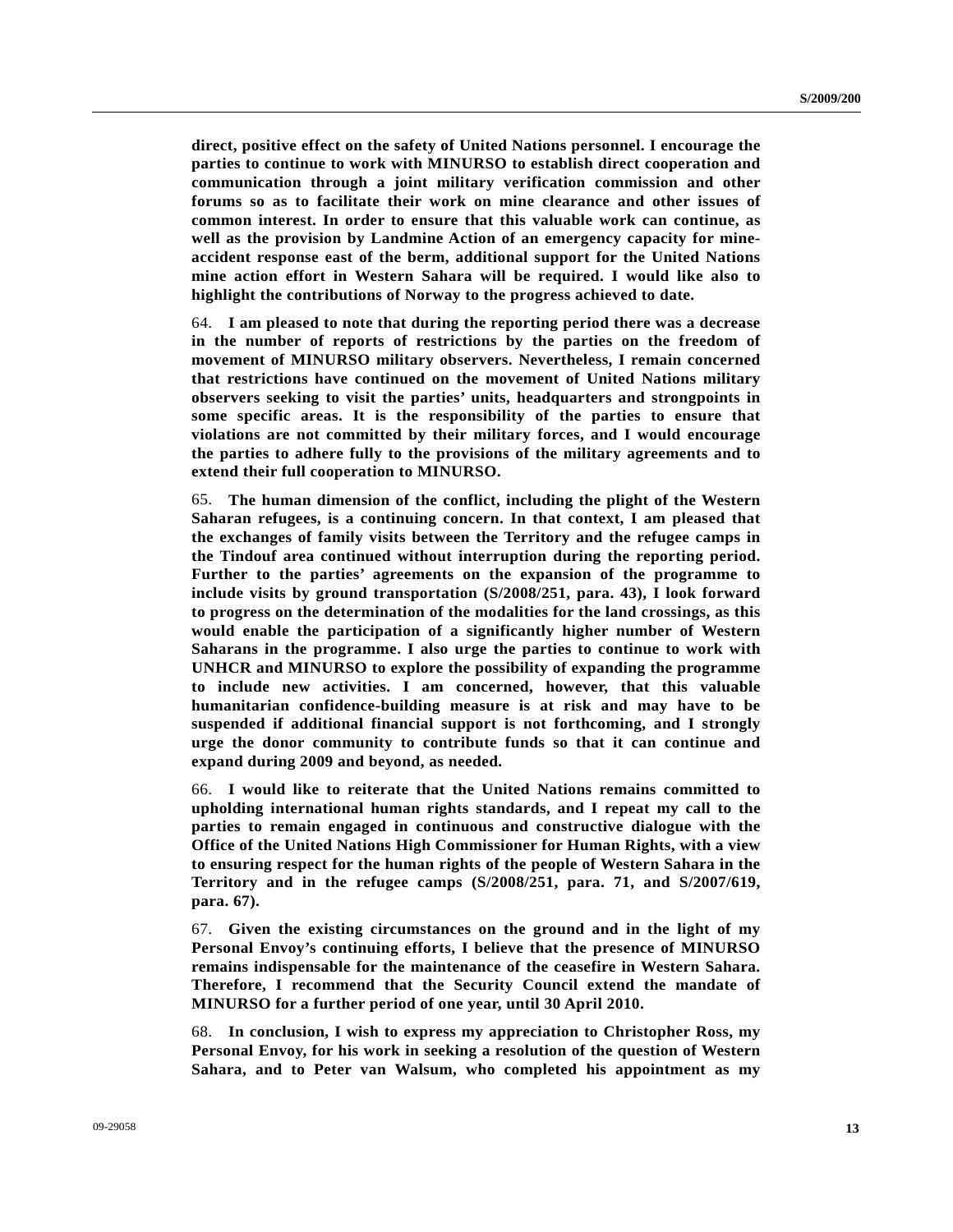**Personal Envoy in August 2008, for his tireless efforts towards a just, lasting and mutually acceptable political solution. I wish also to thank my Special Representative, Julian Harston, who served with great dedication until the end of February 2009. Finally, I thank the Force Commander, Major General Jingmin Zhao (China), currently in charge of MINURSO, as well as the men and women of MINURSO, for the work they are doing, under difficult circumstances, to fulfil the Mission's mandate.**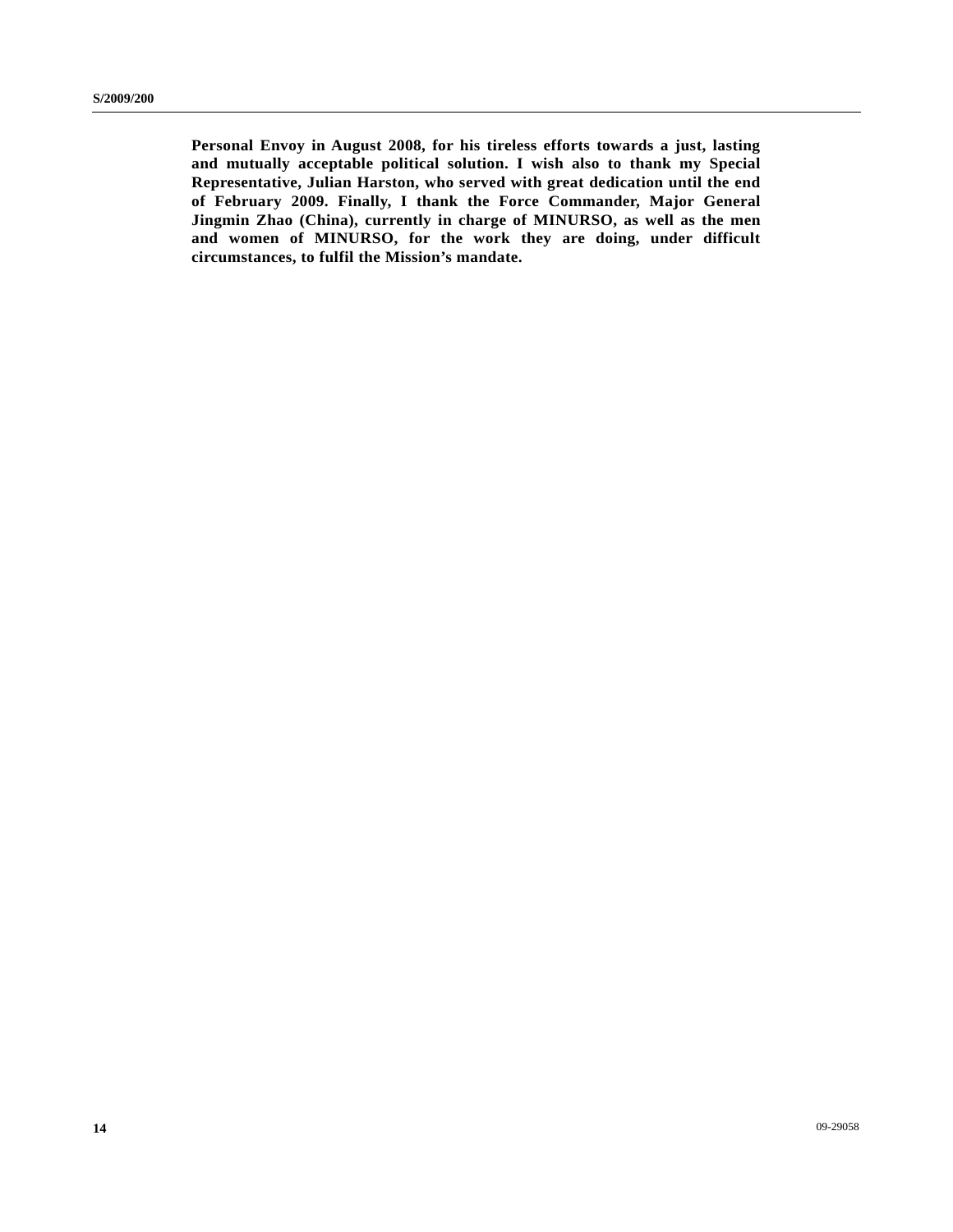## **Annex**

# **United Nations Mission for the Referendum in Western Sahara**

# **Contributions as at 1 April 2009**

| Country                   | Military observers <sup>a</sup> | Troops <sup>a</sup> | Civilian police <sup>b</sup> | <b>Total</b>            |
|---------------------------|---------------------------------|---------------------|------------------------------|-------------------------|
| Argentina                 | $\mathbf{1}$                    | $\boldsymbol{0}$    | $\boldsymbol{0}$             | $\mathbf{1}$            |
| Austria                   | $\overline{c}$                  | $\boldsymbol{0}$    | $\boldsymbol{0}$             | $\boldsymbol{2}$        |
| Bangladesh                | 9                               | $\overline{0}$      | $\boldsymbol{0}$             | 9                       |
| <b>Brazil</b>             | 10                              | $\overline{0}$      | $\boldsymbol{0}$             | 10                      |
| China                     | 12                              | $\boldsymbol{0}$    | $\boldsymbol{0}$             | 12                      |
| Croatia                   | $\overline{7}$                  | $\boldsymbol{0}$    | $\boldsymbol{0}$             | $\overline{7}$          |
| Djibouti                  | $\overline{c}$                  | $\boldsymbol{0}$    | $\boldsymbol{0}$             | $\boldsymbol{2}$        |
| Egypt                     | 18                              | $\overline{0}$      | 3                            | 21                      |
| El Salvador               | 6                               | $\overline{0}$      | 3                            | $\boldsymbol{9}$        |
| France                    | 13                              | $\mathbf{0}$        | $\mathbf{0}$                 | 13                      |
| Ghana                     | $11\,$                          | 7                   | $\boldsymbol{0}$             | 18                      |
| Greece                    | $\mathbf{1}$                    | $\boldsymbol{0}$    | $\boldsymbol{0}$             | $\mathbf{1}$            |
| Guinea                    | 5                               | $\overline{0}$      | $\mathbf{0}$                 | 5                       |
| Honduras                  | 12                              | $\overline{0}$      | $\mathbf{0}$                 | 12                      |
| Hungary                   | 7                               | $\theta$            | $\mathbf{0}$                 | $\overline{7}$          |
| Ireland                   | 3                               | $\boldsymbol{0}$    | $\boldsymbol{0}$             | 3                       |
| Italy                     | 5                               | $\boldsymbol{0}$    | $\boldsymbol{0}$             | 5                       |
| Malaysia                  | 12                              | 20                  | $\theta$                     | 32                      |
| Mongolia                  | $\overline{4}$                  | $\boldsymbol{0}$    | $\mathbf{0}$                 | $\overline{\mathbf{4}}$ |
| Nigeria                   | 7                               | $\boldsymbol{0}$    | $\mathbf{0}$                 | 7                       |
| Pakistan                  | 9                               | $\boldsymbol{0}$    | $\boldsymbol{0}$             | 9                       |
| Paraguay                  | $\mathfrak{Z}$                  | $\mathbf{0}$        | $\boldsymbol{0}$             | $\mathbf{3}$            |
| Poland                    | $\mathbf{1}$                    | $\overline{0}$      | $\boldsymbol{0}$             | $\mathbf{1}$            |
| <b>Russian Federation</b> | 10                              | $\overline{0}$      | $\boldsymbol{0}$             | 10                      |
| Sri Lanka                 | 3                               | $\boldsymbol{0}$    | $\boldsymbol{0}$             | 3                       |
| Uruguay                   | $\overline{4}$                  | $\boldsymbol{0}$    | $\boldsymbol{0}$             | 4                       |
| Yemen                     | $8\,$                           | $\boldsymbol{0}$    | $\boldsymbol{0}$             | 8                       |
| <b>Total</b>              | 185                             | 27                  | 6                            | 218                     |

<sup>a</sup> Authorized strength is 231, including the Force Commander.<br><sup>b</sup> Authorized strength is 6.